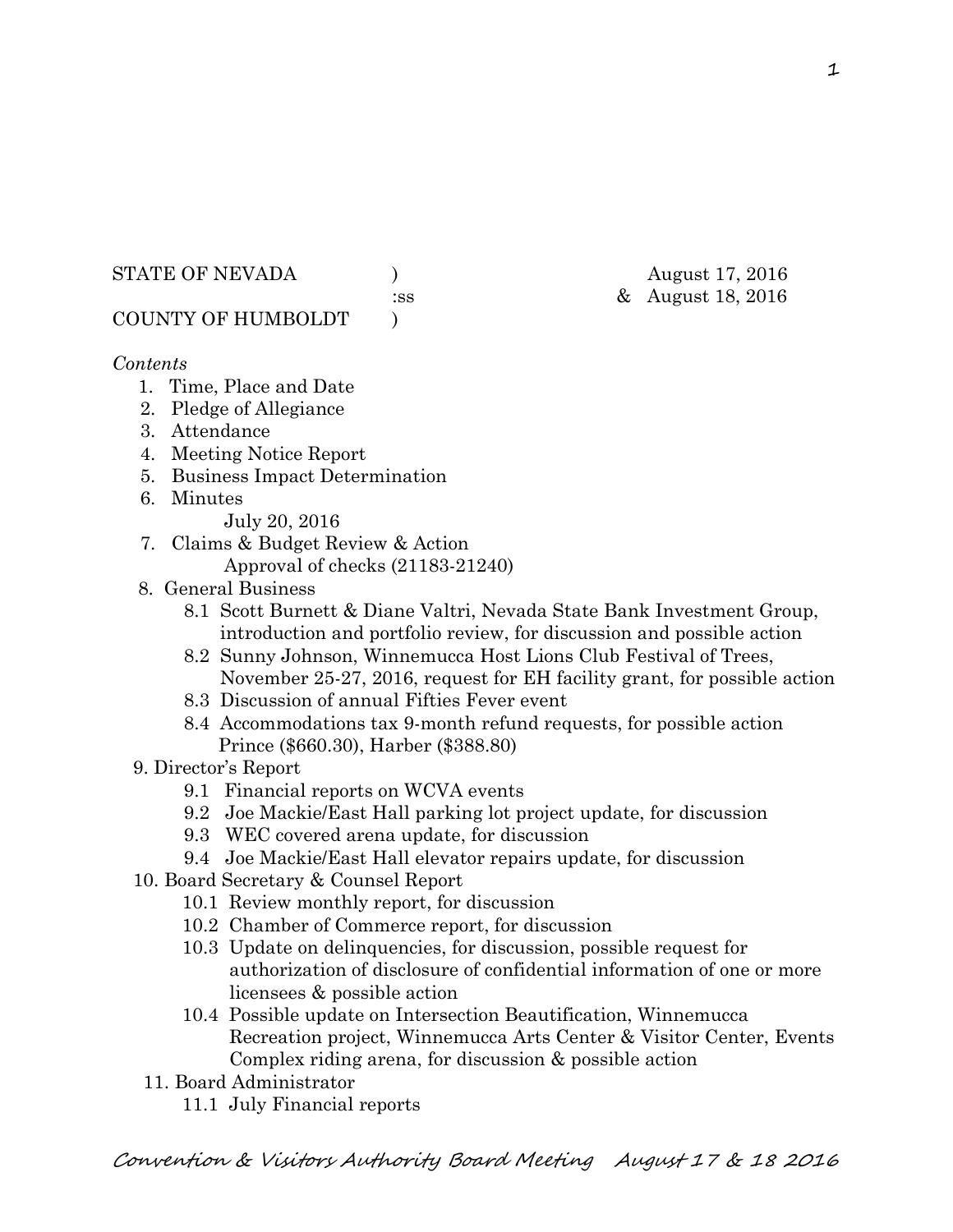#### **MINUTES, AUGUST 17, 2016**

**1. Time, Place and Date.** The Winnemucca Convention and Visitors Authority met in regular session in full conformity with the law at the Winnemucca Convention Center, West Hall, Winnemucca, Nevada at 4:00 pm on Wednesday, August 17, 2016 with Chairman Terry Boyle presiding.

#### **2. Pledge of Allegiance.**

|                 | <b>3. Attendance.</b> Convention and Visitors Authority Board Officials Present: |  |  |
|-----------------|----------------------------------------------------------------------------------|--|--|
| Terry Boyle     | Chairman and Motel Representative                                                |  |  |
| Jim Billingsley | Treasurer and City Representative                                                |  |  |
| John Arant      | Business Representative                                                          |  |  |
| Bill Macdonald  | Secretary and Counsel                                                            |  |  |
| Kendall Swensen | Board Administrator                                                              |  |  |
|                 |                                                                                  |  |  |

*Convention and Visitors Authority Board Officials Absent:*  Herb Ross Vice Chairman and Hotel Representative Ron Cerri County Representative

*Staff Members Present:* Kim Petersen Director Shelly Noble Administrative Clerk

*Staff Members Absent:*  None

| <b>Others Present:</b> |                               |
|------------------------|-------------------------------|
| Sunny Johnson          | Wmca Host Lions Club          |
| Rob Johnson            | Wmca Host Lions Club          |
| Dan Dykes              | Nevada State Bank             |
| Diane Veltri           | <b>Zions Capital Advisors</b> |

#### **4. Meeting Notice Report.**

Chairman Boyle reported that notice, including meeting agenda, was posted by Shelly Noble by 9:00 am Friday, August 12, 2016 at Humboldt County Library, Court House, Post Office, City Hall and Convention Center West Hall. No persons have requested mailed notice during the past six months.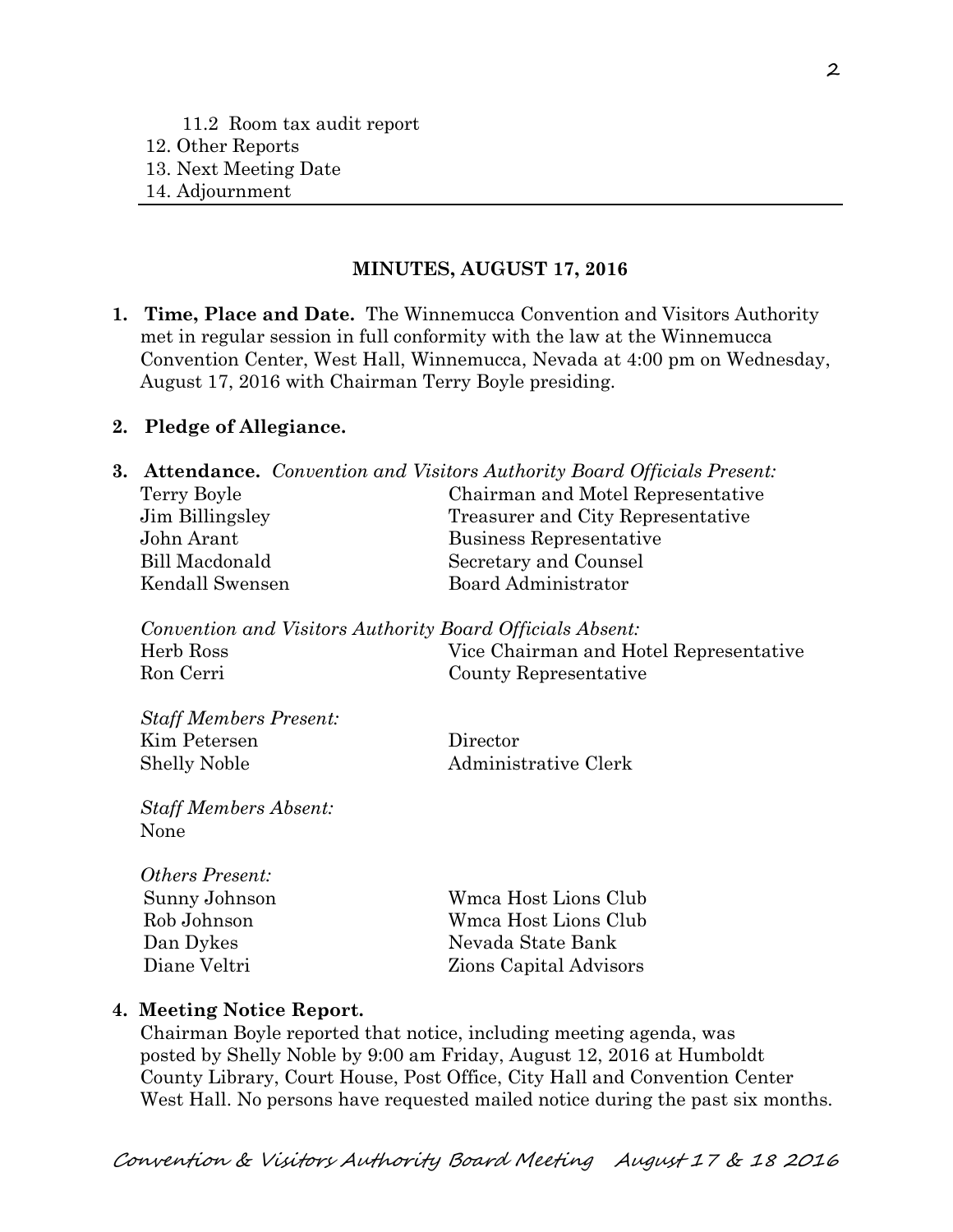**5. Business Impact Determination.** After review of the August 17 and 18, 2016 agenda, and report by Counsel that he saw nothing in the Agenda requiring a business economic impact study or statement, *Jim Billingsley made a motion that no proposed agenda item is likely to impose a direct and significant economic burden on a business or directly restrict formation, operation, or expansion of a business. The motion carried, 3-0.* 

#### **6. Minutes.**

Prior meeting minutes of July 20, 2016. *Terry Boyle made a motion to accept the minutes of the July 20, 2016 meeting. Motion carried, 3-0.* 

**7. Claims.** The following claims were submitted for payment and approved on August 17, 2016:

| <b>BANK ACCOUNT</b> | <b>CHECK NUMBERS</b> | <b>AMOUNT</b> |
|---------------------|----------------------|---------------|
| Nevada State Bank   | 21182-21240          | \$153,125.31  |

*Jim Billingsley made a motion to approve all claims as submitted. The motion carried, 3-0.* 

### **8. General Business.**

## **8.1 Scott Burnett & Diane Veltri, Nevada State Bank Investment Group, introduction and portfolio review, for discussion and possible action**

Mr. Burnett was unable to be here today but our NSB account rep, Dan Dykes, accompanied Ms. Veltri to our meeting. Ms. Veltri is the portfolio manager for our funds invested with Zions Capital Advisors. She is here to provide an account review. She also handed out information to the board which outlined the WCVA portfolio holdings and associated risk assessment. The board all agreed that even though interest rates continue to be low, funds in this account are generating considerably more income than if they had been left in the state investment pool. There have been some changes to the Nevada Revised Statutes and 20% of public funds can now be invested in certain types of corporate bonds. Ms. Veltri discussed having a "point person" she could discuss this account with on a regular basis and all agreed that this should be Kendall. *Jim Billingsley made a motion authorizing Kendall Swensen to guide the investment of our Zion Capital Advisors account as various investment funds mature and become available for re-investment. Motion carried, 3-0.*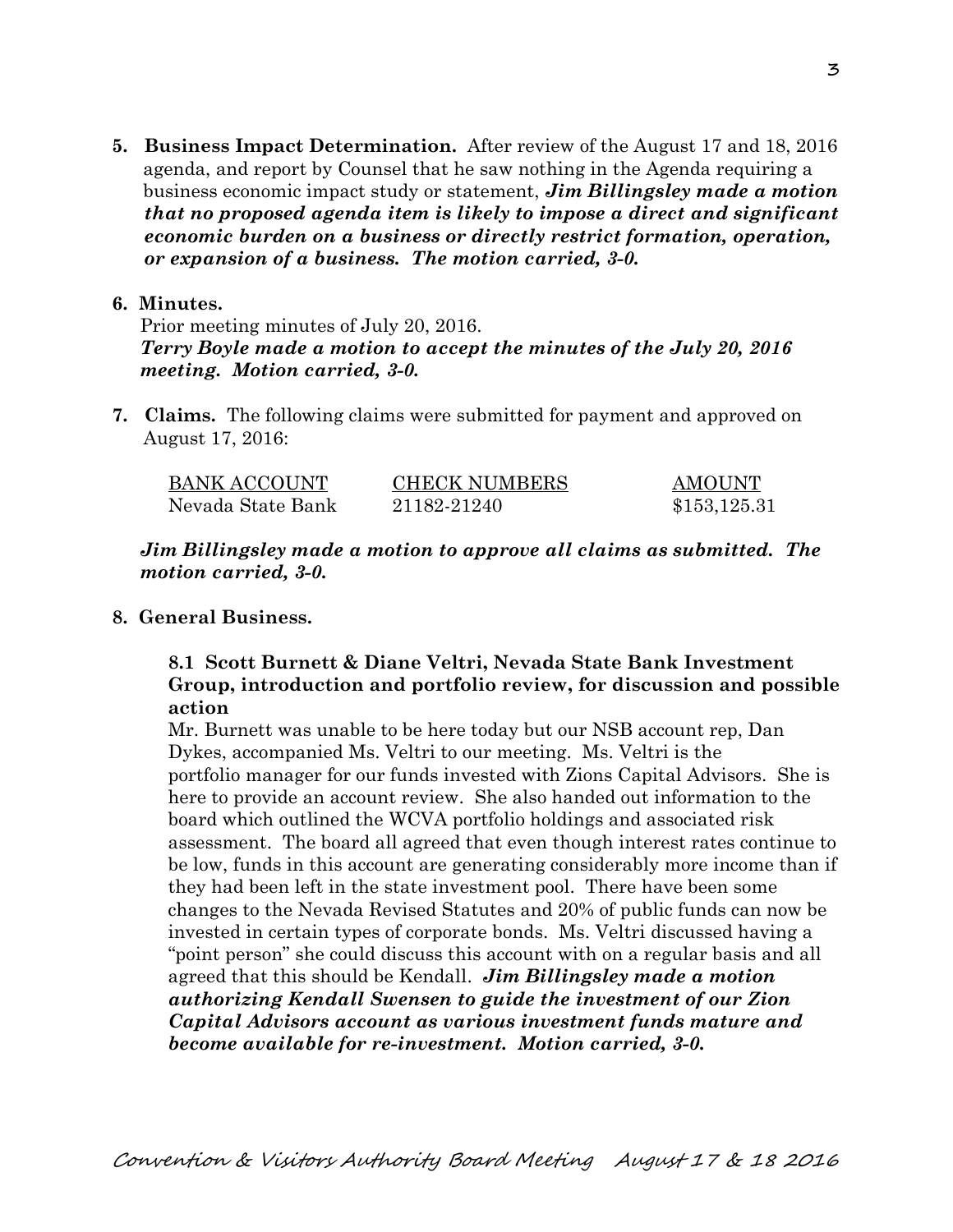**8.2 Winnemucca Host Lions Club Festival of Trees, November 25-27, 2016, request for EH facility grant, for possible action** 

Sunny is here to make this request again for 2016. The Festival of Trees is the biggest fundraiser of the year for the Lions Club. All funds raised stay in our local community for things like service dogs, scholarships, glasses and eye exams. *Jim Billingsley made a motion to approve an East Hall facility grant in the amount of \$1,800 (Main Floor, 3 days @ \$600/day) for the Winnemucca Host Lions Club Festival of Trees, November 25- 27, 2016. Motion carried, 3-0.* 

The Winnemucca Host Lions Club is responsible for any other customary Convention Center charges.

**8.3 Discussion of annual Fifties Fever event, for discussion**  See item 13.1 below.

**8.4 Accommodations tax 9-month refund requests, for possible action, Prince (\$660.30), Harber (\$388.80)** 

*Jim Billingsley made a motion to approve the accommodation tax 9-month refunds for Anthony Prince (\$660.30) and Michael Harber (\$388.80). Motion carried, 5-0.*

### **9. Director's Report.**

# **9.1 Financial reports on WCVA events**

The bank reconciliations for the Ranch Hand Rodeo and Tri-County Fair were included in the board packets for review.

**9.2 Joe Mackie/East Hall parking lot project update, for discussion**  We have a letter on file from the inspection of the project stating that all repairs are complete. No discussion.

# **9.3 WEC covered arena update, for discussion**

Kim reported that an estimate for repairs has been submitted by Michael Clay to the county. We are now waiting to hear from the county's insurance company before making any decisions on the action to be taken.

**9.4 Joe Mackie/East Hall elevator repairs update, for discussion**  No report.

# **10. Secretary and Counsel, Monthly report.**

**10.1 Review monthly report, for discussion**  Bill reviewed his report.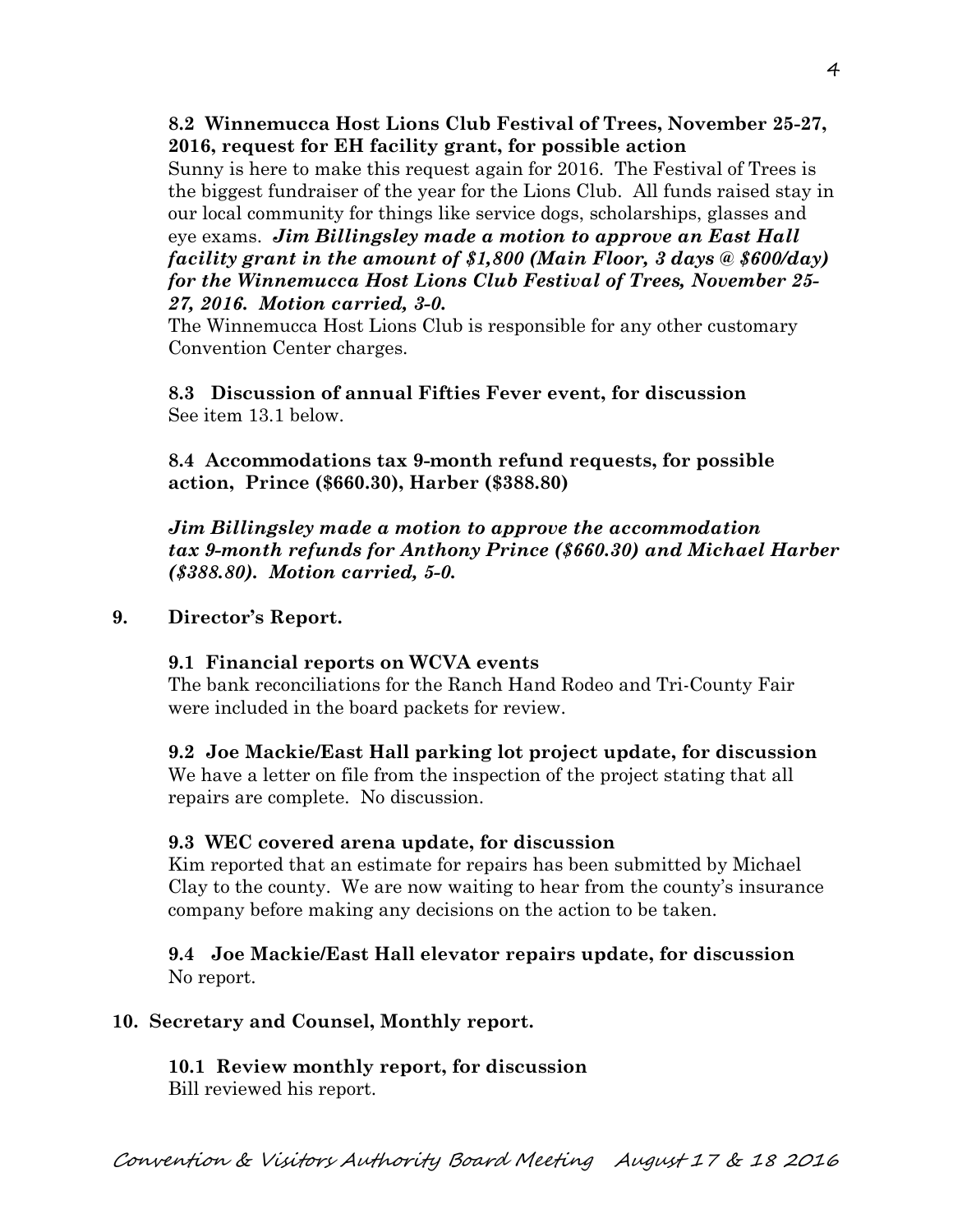**10.2 Chamber of Commerce report, for discussion**  This was included in Bill's report.

## **10.3 Update on delinquencies, possible request for authorization of disclosure of confidential information of one or more licensees & possible action**  No report.

**10.4 Possible update on Intersection Beautification, Winnemucca Recreation project, Winnemucca Arts Center & Visitor Center, Events Complex riding arena, for discussion & possible action**  No report.

### **11. Board Administrator.**

**11.1 July Financial Reports, for discussion**  Overall, room tax collections are again down a little bit.

**11.2 Room tax audit report**  No report.

**12. Other Business.** 

None

## **13. Recess until 6 pm, Thursday, August 18, 2016, Silver State Room, Joe Mackie Hall**

## *Jim Billingsley made a motion to recess this meeting of the Winnemucca Convention & Visitors Authority until 6 pm, Thursday, August 18, 2016. If no quorum is present at the time set for the continuation of this meeting on Thursday, this meeting shall stand adjourned. Motion carried 3-0.*

WCVA meeting re-convened by Chairman Terry Boyle at 6 pm, August 18, 2016 in the Silver State Room of Joe Mackie Hall.

|                 | Convention and Visitors Authority Board Officials Present: |
|-----------------|------------------------------------------------------------|
| Terry Boyle     | Chairman and Motel Representative                          |
| John Arant      | Business Representative                                    |
|                 | Convention and Visitors Authority Board Officials Absent:  |
| Jim Billingsley | Treasurer and City Representative                          |
| Herb Ross       | Vice Chairman and Hotel Representative                     |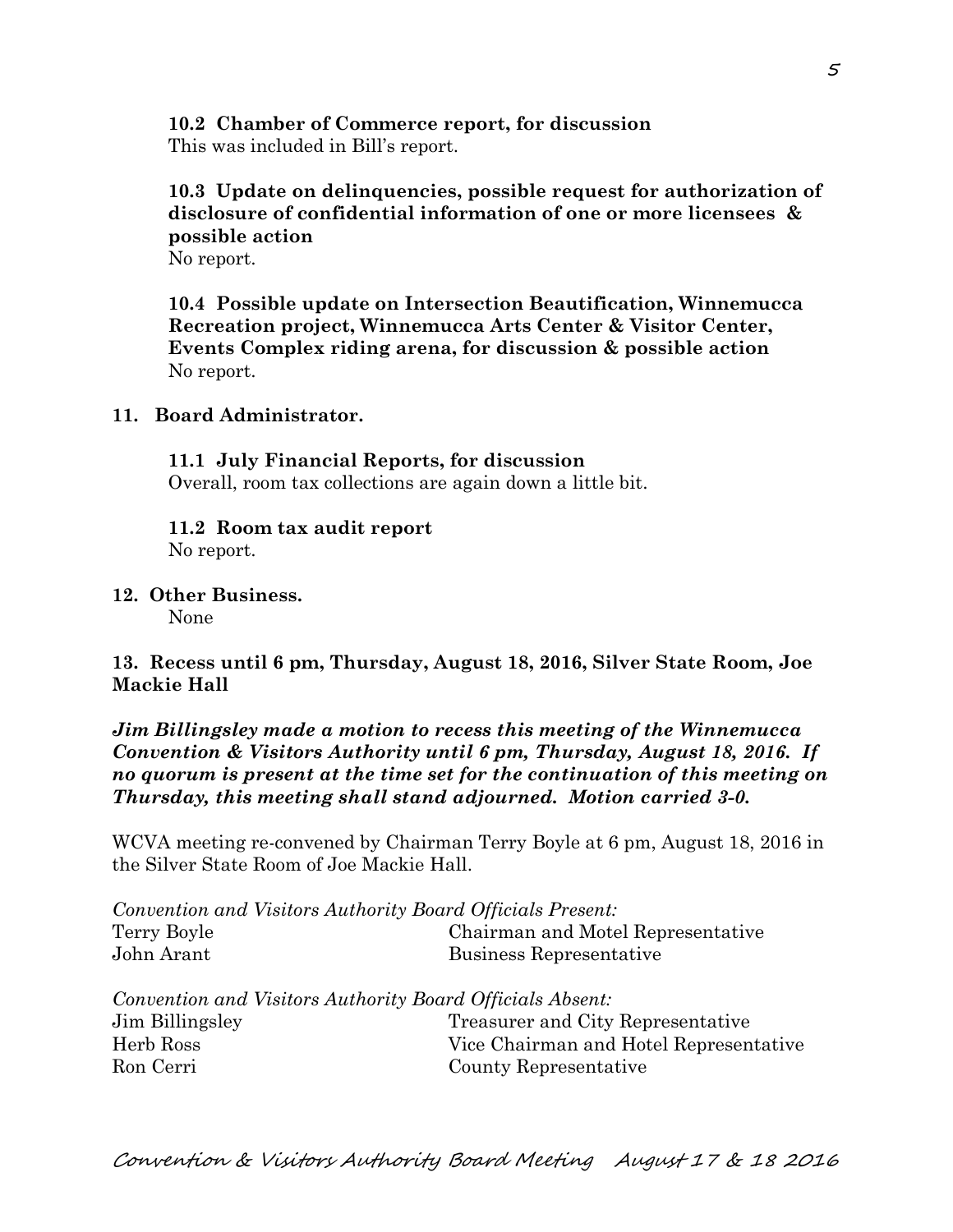*Staff Members Present:*  Kim Petersen Director Shelly Noble Administrative Clerk

*Others Present:*  Skip Hammargren Koyote Kruisers Roy Brutsman Jeep Junkies Vince Alexander Walt & Sheryl Curtis Brian Stone Winners Hotel Casino Leland Miller Cheryl Alexander Model T Casino Ginny Hawkins Model T Casino Mike Wogan Koyote Kruisers Heather Reid Randy Coy Koyote Kruisers Martin Zamera Martin Avery Helen Avery Jewell Hayden Steven Hess Model T Casino Dixie Dennison Jeep Junkies Mike Moore The Pig Ron Fry Ian Carvajal Winnemucca Inn Helene Desrosiers Holiday Motel Lydie Looker Gold Country Inn Joseph Reed Alicia Wogan Koyote Kruisers Shelley Morrison Battle Mountain Burners Walter Robinson Battle Mountain Burners Jennifer & Dave Karrer Dan Thompson Iron Horses & Machinery Mike & Judi Meagher Bret Cooper Jeep Junkies Michael Peach Winnemucca Inn DJ Sexton Rob Van Buren Koyote Kruisers Michael Michealson Phil Arguero Koyote Kruisers And other interested persons

Brenda Russell No Nev Racing Association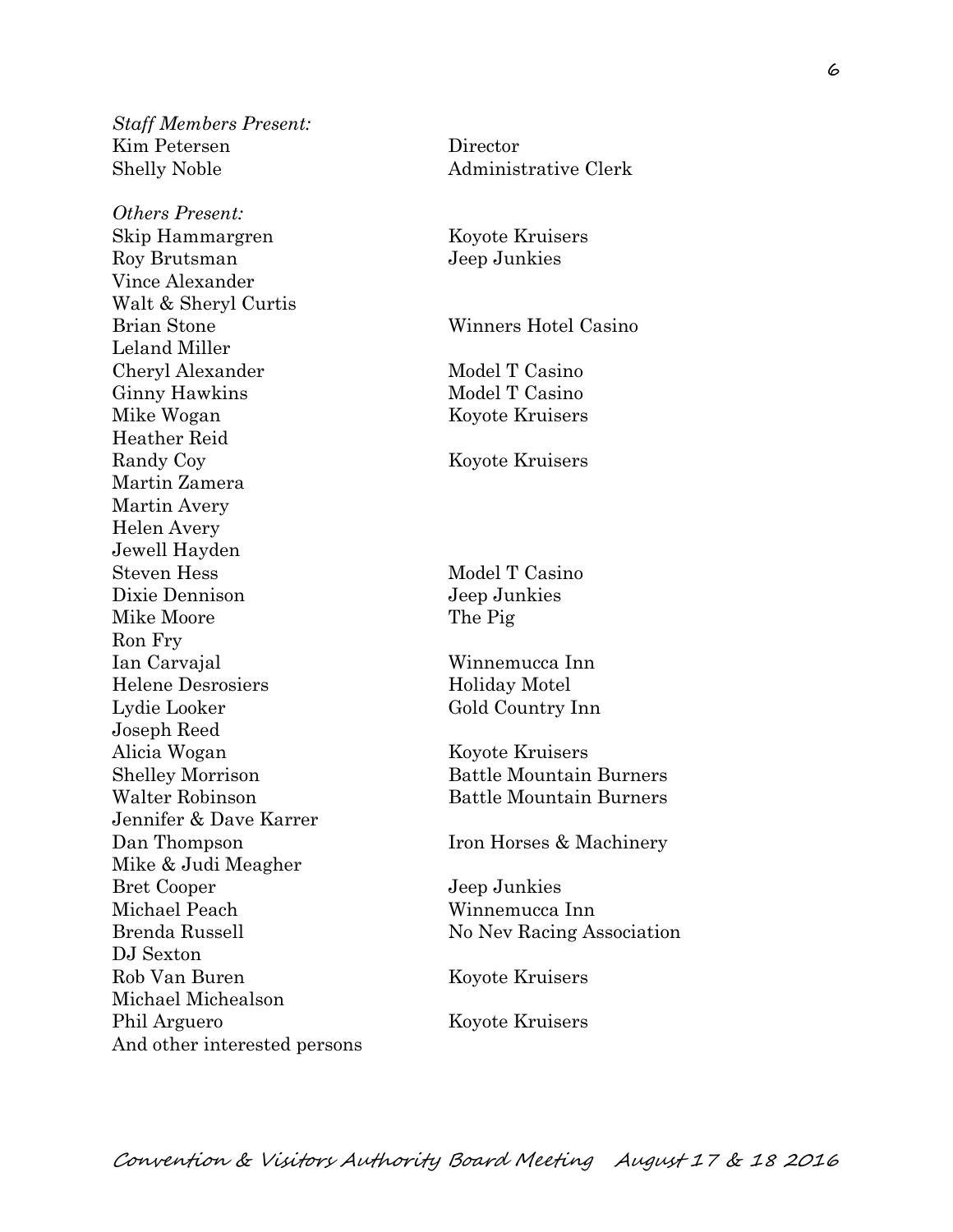#### **13.1 Discussion of Fifties Fever future with Koyote Kruisers, Winnemucca Jeep Junkies and all other interested parties.**

 Chairman Boyle thanked everyone for coming tonight and commented that he was glad to see so many people taking time out of their schedules to attend today's meeting. Everyone introduced themselves before the meeting began. Since the Fifties Fever event took place a few weeks ago there has been an on-going discussion about it online on one of the local Facebook pages. Everyone present tonight was given a copy of a synopsis of this discussion which included comments, complaints and suggestions. This meeting tonight won't solve everything. It is just the beginning of a dialogue that is necessary in order for this event to continue. First, WCVA Director Kim Petersen asked those present if they were in favor of continuing the event or discontinuing it. Those present were unanimously in favor of continuing the event. Next came a discussion about dates. The general consensus was that the date needs to be changed since we are no long affiliated with Reno's Hot August Nights and do not get many (if any) cars traveling to or from that event to participate here in Winnemucca. Also, a name change should be considered that is very broad so that all motorized vehicles are encouraged to participate. Some of the other concerns/suggestions expressed were:

- Car show should be held on Winnemucca Blvd, as it was years ago. NDOT has not approved this activity in many years but those present felt we should continue to work with them to see if there's some way this can be allowed.
- The Street Drags returned as part of the event.

There was some confusion as to why they were discontinued this year. It was the WCVA's understanding that Fallon scheduled their races the weekend of Fifties Fever so our local drag races had to be scheduled for another weekend and were held at the drag racing facility on Jungo Road. Additionally, when representatives from Northern Nevada Racing Association have attended past WCVA meetings they have informed the board that they do not have the volunteers available to successfully hold the races on Traders Way and over the past few years the number of racers had declined dramatically. Insurance costs for this one race have skyrocketed as well. Note: when 2016 WCVA Cooperative Funding request forms were mailed out last fall, NNRA did not return theirs to request assistance with this cost so no formal request was presented to the WCVA Board.

 Provide more family entertainment throughout the event, not just on the final day. Even though the cars are a large part of the event, they should not be the only consideration. Having music, games, vendors, possibly a flea market all in one location

throughout the event was something that was discussed. Do not base everything in casinos.

Have the cars in one location throughout the event.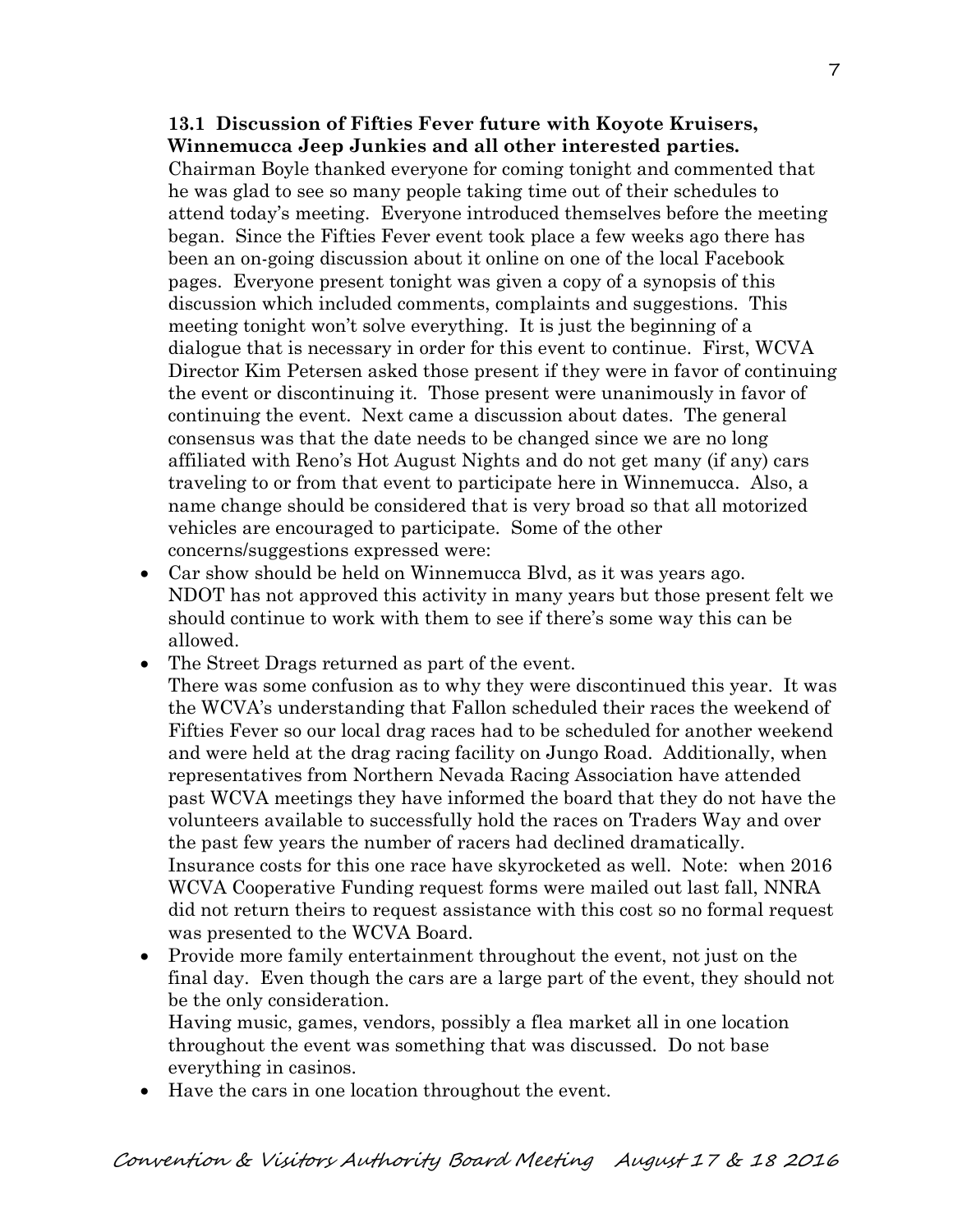- Hold the event on Friday and Saturday. All of the businesses on Bridge Street are closed on Sunday. If they were open there would be more activity and maybe more locals would come and enjoy the event.
- There should be more categories and judging should be done by individuals who are knowledgeable about the types of vehicles being evaluated. Do not have the same judges for all categories.

In the end, it was acknowledged that in order for this event to continue and flourish there must be major changes made and these will require the efforts of a diversified committee willing to put in the time and energy to accomplish this. Many individuals said they would be willing to serve on the committee and Darrel got their contact information. A meeting date will be set and those people notified so that they can start the process.

# **14. Regular Business. Next Meeting. The Board confirmed the next regular meeting date of Wednesday, September 21, 2016, 4:00 pm.**

# **15. Adjourn.**

The meeting was adjourned at 7:20 pm to the next regular meeting, or to the earlier call of the Chairman or to the call of any three (3) members of the Board on three (3) working days notice.

Respectfully submitted,

Shelly Noble

| <b>APPROVED ON</b> | 2016 |
|--------------------|------|
|                    |      |

| As written |  |  |
|------------|--|--|
|            |  |  |

As corrected

Winnemucca Convention & Visitors Authority Board